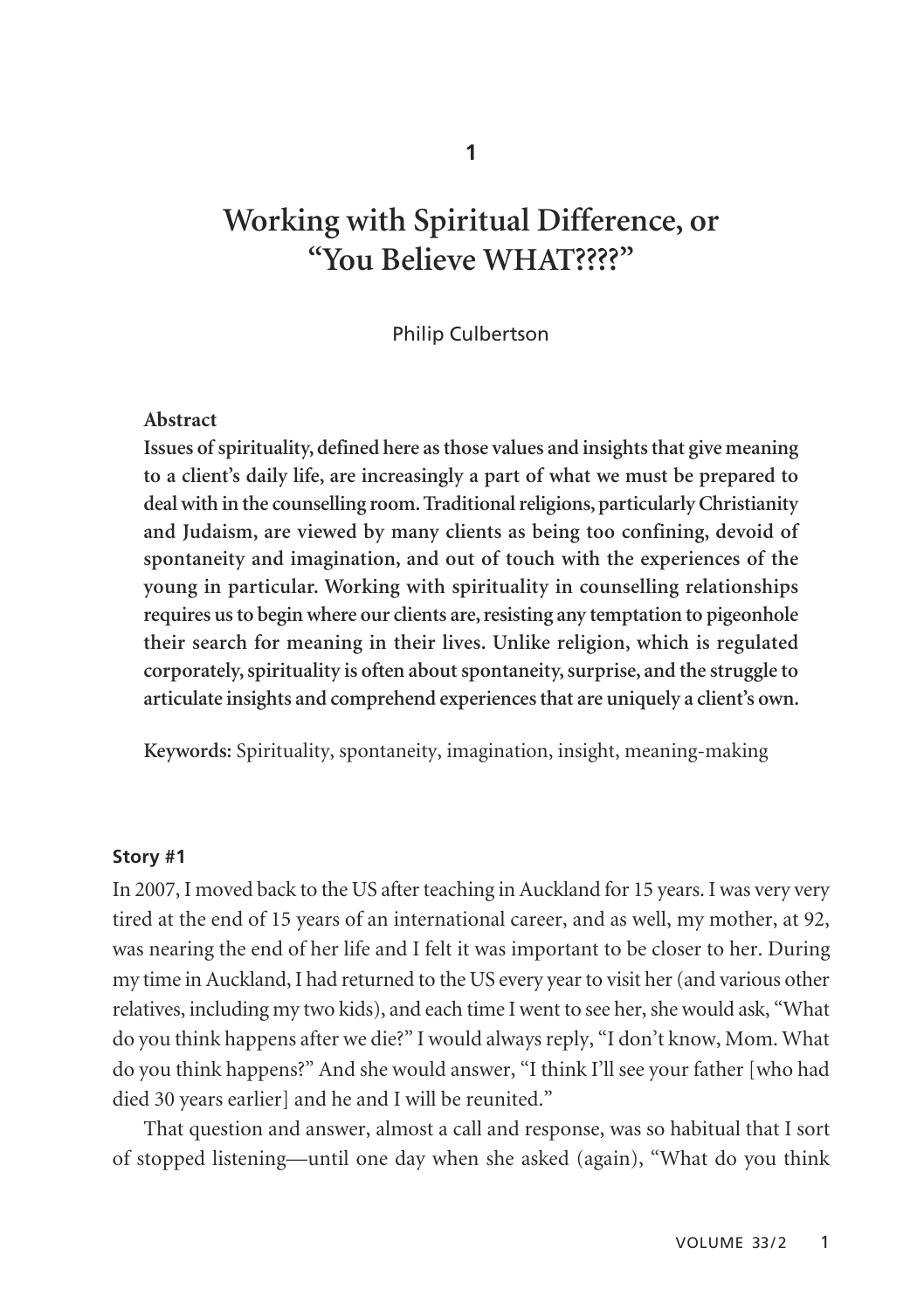happens after we die?" I replied, "I don't know, Mom. I'm having enough trouble with THIS life, and don't really spend a lot of time thinking about the NEXT life. What do you think happens?" And she said, "I don't know either." You could have knocked me over with a feather. We had that same interesting exchange one year later, before she died suddenly at the dinner table in a retirement centre.

The traditional answer she'd been looking for was for me to assure her that Dad was waiting for her in heaven. That had not been my belief for about two decades by the time she died, but I had never expressed my opinion to her for fear of upsetting her relatively simplistic, traditional faith. And suddenly, for reasons I don't understand, we were in concert again, together holding an unknowing about something we had no control over anyway.

#### **Story #2**

Not long after Mom died, one of my PhD candidates—a very smart and talented Samoan—asked if he could come live with me for a while. He was having an enormous amount of interference from his extended family and his church, so much so that he was making very little progress on his doctoral thesis. I said yes, and so he moved to California and lived in my casita—my stand-alone office, or "little house"—for nearly a year. One evening I popped next door to my office to ask him something and I noticed that the curtains were all drawn on the office windows. I asked him why, and he answered: "Do you have any idea how busy your backyard is at night?" I said, "No, though I know my backyard used to be part of the lands deeded to the local Native American tribes." He said, "There is a constant stream of people walking back and forth in your yard all night long. They distract me from my work, and frankly, they scare me, because I think they can see me through the windows, so I've drawn the curtains."

I was a bit jealous that I couldn't see the Indians, and really wasn't sure what to do with my student's interpretation of my "busy" backyard. A few weeks later I went to a birthday party, where I met a young photographer. When I asked him to describe the sort of photography he liked doing, he replied, "I photograph the indigenous people here in the valley." I asked, "You mean the descendants of the early tribes who lived here?" and he replied, "No, I mean the original people who lived in this valley. Some people call them the Indians." He then took me outside, in the evening's waning light, and showed me silhouettes of faces in the mountains that surround the valley. He said, "They left behind their images in the mountains so that people would know who this land really belongs to. I photograph them and display them so that others won't forget."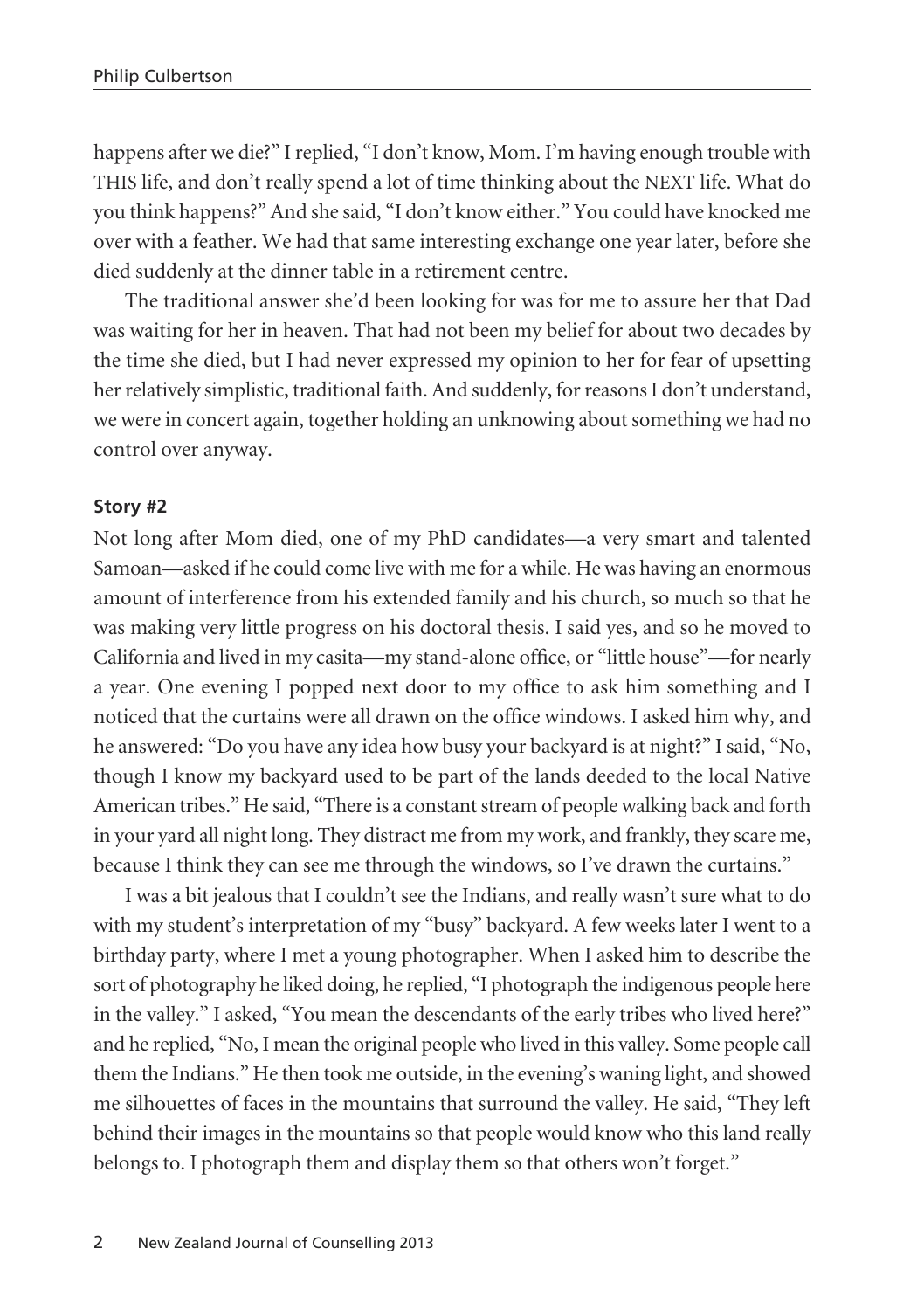## **Story #3**

In November of 2011, when I was riding in an old clunker being driven by one of my students in California, we were hit head-on by a car driven by an elderly woman who was blotto on prescription painkillers. I suffered a concussion that resulted in a frequent inability to remember a lot of facts (for example, my mailing address) and was sent to a counsellor to help me gain some ability to cope with the memory loss. Leaving the house to drive to the twelfth session with the shrink, I hopped in the front seat of my car. Mom hopped in the passenger's seat beside me. The problem, of course, was that Mom had been dead for nearly two years. Her hair was perfectly coiffed, and she had on her favourite pale-blue linen suit. She didn't say anything to me. When I got to the shrink's office, I jumped out of the car and headed up the stairs to his consulting room, with Mom right behind me. I sat on the sofa; she sat next to me. I introduced her to the shrink, and he introduced himself back to her. The shrink and I chatted a bit about how unusual this was, but then proceeded with our business of sorting out my memory issues, while Mom sat in silence and listened. About five minutes before the session ended, Mom got up and left the room. I don't know what Mom wanted, but I did feel comforted by her visit. I stopped my therapy four sessions later.

## † † † † †

Now, I entitled my keynote address "Working with Spiritual Difference: You Believe WHAT????" because I understand these three events to point to a distinction between the culture of religion and the culture of spirituality. The culture of religion, in its traditional form, generally does not recognise the validity of any transcendent reality outside of those condoned formal structures that are grounded in scripture and tradition, while spirituality is often more amorphous, personal, and ephemeral. I would classify all three of the stories I just told you as spiritual, but not as religious, in that none of the three fall easily into the categories of either institutional doctrine or dogma.

My experience as a therapist in Auckland taught me, by way of my clients, that the people of Aotearoa New Zealand are deeply spiritual, but not very often religious. Even this distinction is artificial to a degree, and it's important (for me) to recognise the delicacy of the distinction. If it's any help, Linda Brown Holt articulates it this way:

*In the West, Augustine, Hildegard, Meister Eckhart and Dietrich Bonhoeffer are examples of individuals whose lives were balanced by the experience of spirituality discovered in the practice of religion. But not every person can find spirit in form. Some, like Thoreau and Emerson, eschewed established religion to pursue a*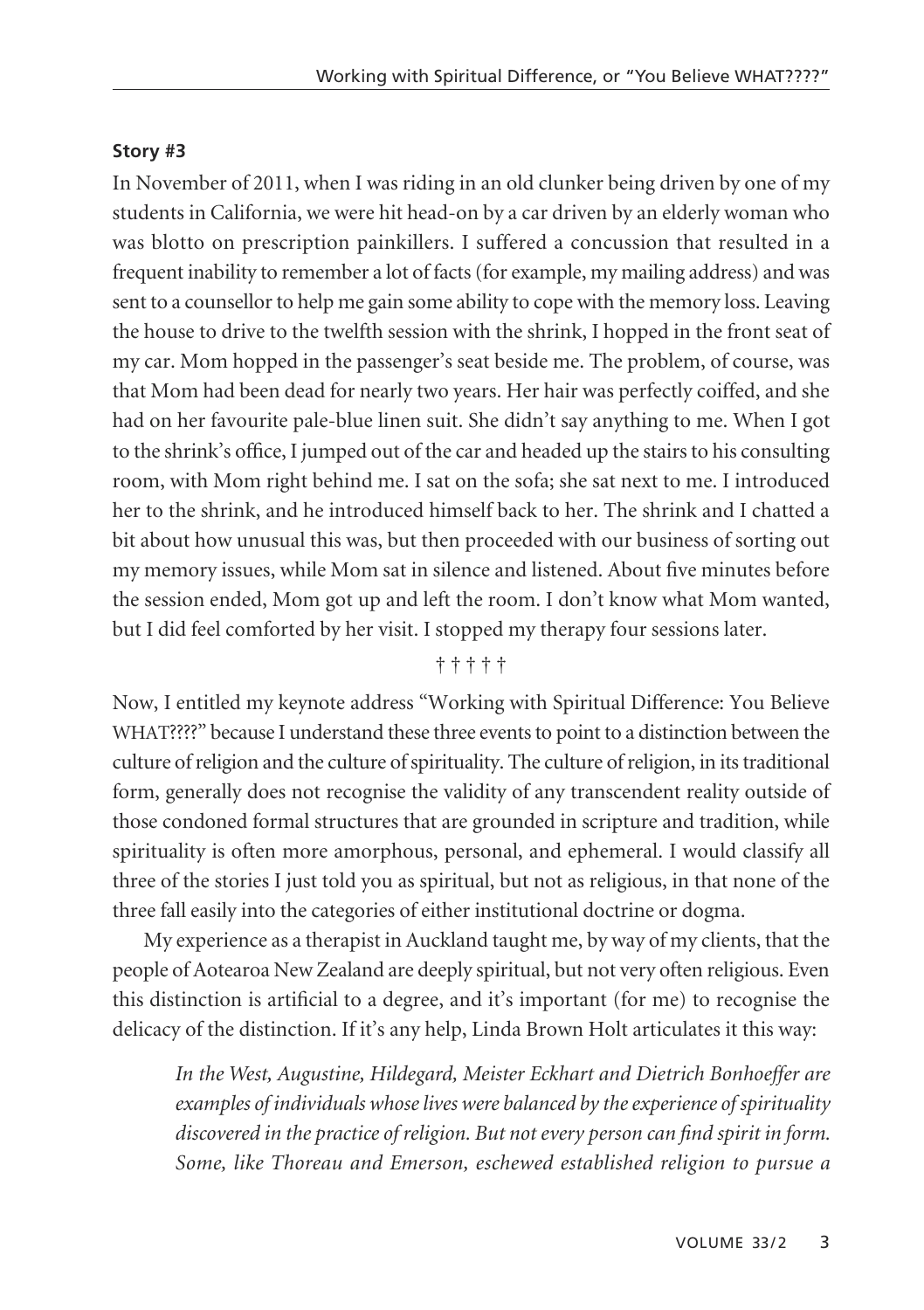*universal understanding of truth. Others like Mary Baker Eddy charted other pathways to explore consciousness, in effect creating (though that may not have been their intent) innovative forms. One may be a spiritual person, living in communion with God, nature and one's fellow beings,* without *the structures and formulae of organized religion.* (Holt, 2006)

But in contrast to Holt's clear and succinct definition, I would offer a recent explication by Nancy Ammerman, one of the leading sociologists of religion in the United States.

*In Europe and in the United States, both scholarly and popular perceptions seem to tell a story of declining "religion" and growing "spirituality"—a zero-sum movement from one to the other. What is declining in this picture is "religion," usually assumed to be organized, traditional, and communal, while "spirituality" is often described as improvised and individual. In his study of the spirituality of artists, for instance, Wuthnow notes that his subjects see spirituality as "more authentic" than organized religion because they themselves have created it (Wuthnow, 2001). Accepting that individualized view has often meant that sociologists have ignored spirituality entirely, sticking to measures of organized religiosity and relegating spirituality to the domain of psychologists and religious studies scholars. As Bender (2010) argues, when we define a phenomenon as an interior individual "experience," we place it conceptually beyond the reach of sociological explanation.*

*Sociologists who have taken spirituality seriously and have resisted the zerosum reading of the trends have discovered that there is actually a good deal of overlap between spirituality and religion, at least in the American population. In Hout, Fischer, and Chaves's (2013) reading of the General Social Survey, fully 80 percent of American adults claim to be* both *religious and spiritual. Marler and Hadaway (2002) compared data from several surveys to show that the people who consider themselves most strongly spiritual are also the most religiously active. In addition, Roof (2003) has provided an in-depth exploration of the overlap. As Pargament (2011) notes, one of the several problems with the "polarization of religion ('the institutional bad-guy') and spirituality ('the individual good-guy')" is that it does not fit the empirical evidence (p. 31).* (Ammerman, 2013, p. 259)

While "fully 80 percent of American adults claim to be *both* religious and spiritual" (Ammerman, 2013, p. 259), such was not the case with some research that I co-conducted in 2011, by interviewing 18- to 22-year-old males at nine private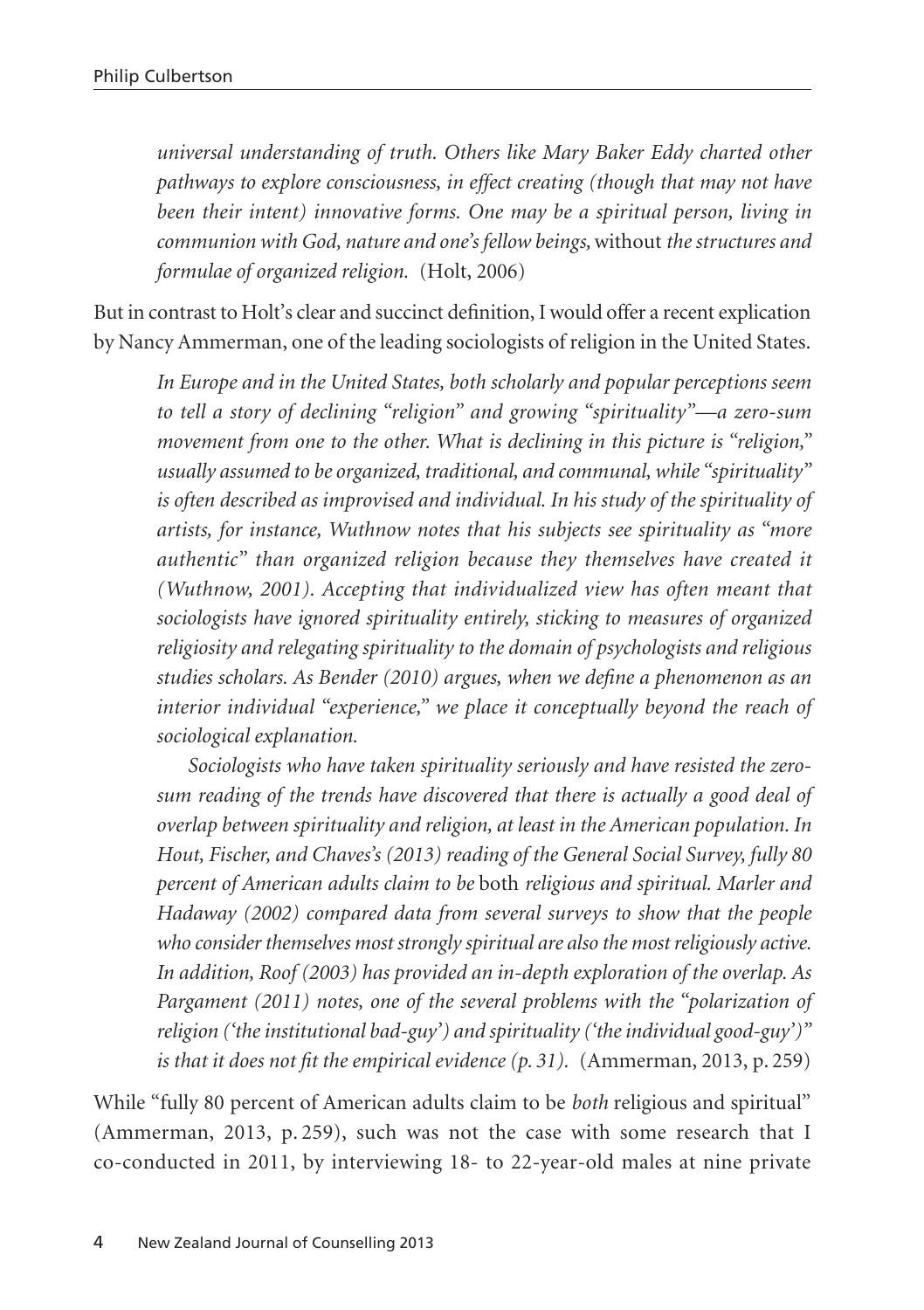four-year church-funded universities in the United States. The distinction between religion and spirituality which seems so widespread in New Zealand is also gaining currency in America. Eighteen months ago, then, I published my eleventh book, entitled *Forging the Male Spirit: The Spiritual Lives of American College Men* (Longwood, Schipper, & Culbertson, 2012), analysing the data from our study of the nine private church-funded universities. The descriptive blurb on Amazon.com goes like this:

*Young men undergo significant changes during their years in college. They wrestle with "big questions," which are essentially spiritual questions, as they ponder who they are, what they believe, what kind of persons they want to become, and how they might shape the world into something they can feel comfortable being themselves in. Those who participate in men's groups realize that their involvement can nurture their inner lives as they explore these questions and connect to transcendent values and a vision of a larger whole… The book's most extensive discussion is based on a qualitative analysis of thirty-six interviews with male college students, focusing on their understanding of the relationship between their masculinity and their spirituality, and how spirituality groups provided a venue in which they could begin to engage what it means to be spiritual and what it means to be a man.*

The young men we interviewed had very little use for organised religion. Most had been raised in the church until somewhere between ages 15 and 18, and then had left it because they felt the church had nothing to offer them. The church seemed completely unconcerned about meeting these young men where they were, providing a worship service that nourished them in any way, or talking to them about the value of faith in an increasingly brutal world. So they just quietly left, and apparently, no one came after them to ask what had gone wrong.

Instead, recognising that most people crave some sense of the transcendent, they had turned to forms of spirituality that nourished them, in the following order of importance: intimate conversations with other male friends in a regularly structured environment such as a men's group to explore the relationship between masculinity and spirituality; music (both playing it and listening to it with others); physical activities out of doors, such as hiking or camping; and group sports with friends, such as a casual game of soccer.

In its survey results released on 8 October 2012, the Gallup Poll revealed that 19.6% of American adults overall claim no religious identity, and 32% of American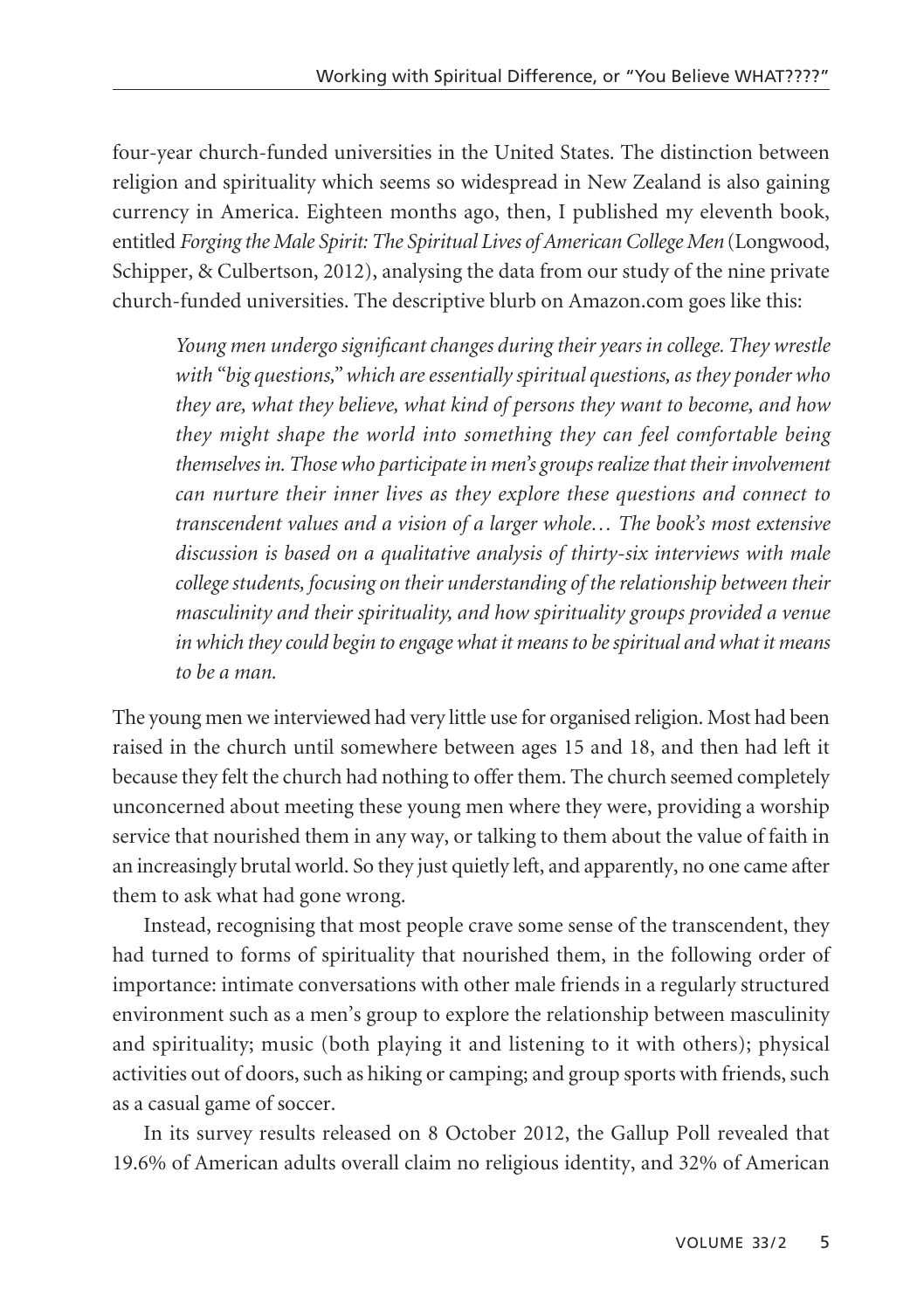adults under the age of 30 claim no religious identity. In some cases, this departure was precipitated by the climate of gay-bashing within American organised religion (Besen, 2012). In the polls, this group of church leavers is named as "The Nones," and they are the fastest growing "religious" group in America (Crosier, 2013). What is said here of the churches in the US can also be said of American synagogues.

Two reasons are usually given for this exodus from organised religion: congregations are dominated by the elderly, including elderly clergy, and church political and moral positions are too narrow and rigid, and may be out of step with larger public opinion. New Zealand sociologist Alan Jaimieson adds two further groups of people who have reason to disassociate themselves from institutional religion; he calls them "the Reflective Exiles" and "the Transitional Explorers." The Reflective Exiles are those who are deconstructing the faith they have been taught, seeking ways to connect it more closely to the way we live now. The Transitional Explorers are those who want to restate the faith in their own words and to commit to putting the parts of their faith together in ways that more frequently meet their individual needs. Jamieson remarks, "It doesn't take a psychologist or therapist or a Scott Peck aficionado to recognize that both the Reflective Exiles and the Transitional Explorers are on a faith journey, an individuating process that was somehow restricted by their involvement in a faith community" (Hjalmarson, 2010; see also Jaimieson, n.d.).

The research for our *Forging the Male Spirit* study of American university-age males was undertaken in 2011. By 2012, there was a whole new array of research on the market, this time about men and women in their 30s and 40s who were leaving the church, people commonly referred to as Generation X or Gen-X. Furthermore, 46 years ago, when I began my master's degree in Theology in preparation for ministry in the Anglican (or Episcopalian) church, I was the oldest person in the entering class. I was 23. Today, the average age of a student enrolled in a master's degree in Theology in preparation for ministry in the Episcopal Church in the US is 49. Across the board, whether Conservative Evangelical or Liberal Protestant, congregations and their clergy are ageing together, and creating no significant increase in formal affiliation with a specific church or denomination.

In Aotearoa New Zealand, according to the 2006 census, 55.6% of the population identifies as Christian, but only about 15% attend church, and this count has been declining from one census to the next for many years. The fastest growing groups are those who identify as having no religion, at 35% and rising, and the remaining 10%, made up of traditional Mäori religion, Judaism, Bahai, Buddhism, Hinduism, and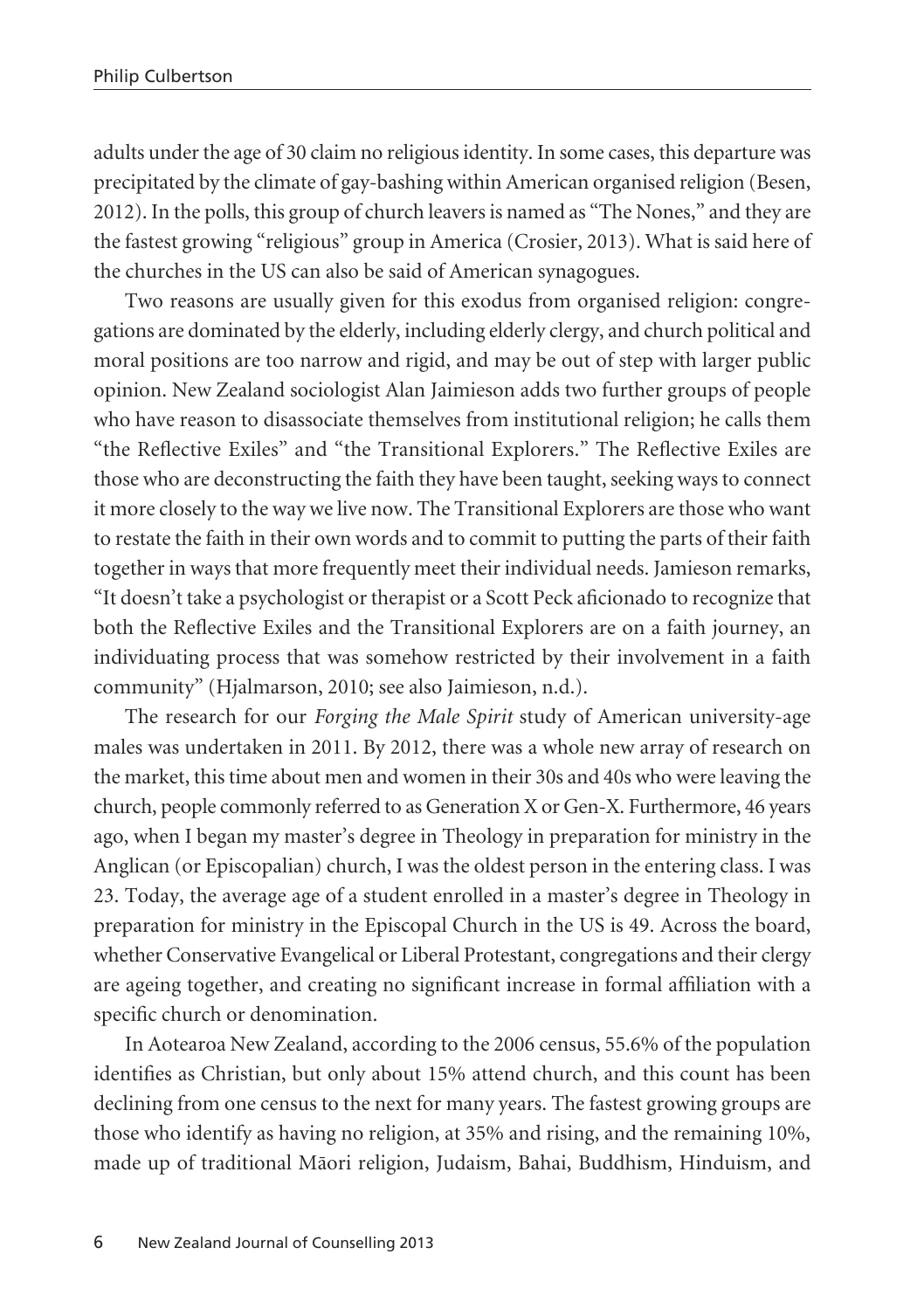Islam; these last three have shown significant growth recently, primarily through immigration (Tan, 2012).

Rovers and Kocum (2010) remark that

*spirituality as a concept has been dissected into fairly minuscule experiences… Spirituality is better understood as a multidimensional space within which every person may be located. As such, spirituality has many domains, dimensions, and definitions. Spirituality can be conceived of as the driving force which gives meaning, stability, and purpose to life through relatedness to dimensions that transcend the self.* (p. 3)

Spirituality, then, is a better descriptor of the ways that New Zealanders in general seek to find and then to articulate some dimension of "otherness" that gives meaning to their lives. In an earlier journal article (Culbertson, 1998), I attempted to sort spirituality into four general subsets, each defined by what its particular adherents were seeking. The four were: The Search for the External Transcendent; The Search for the Internal Transcendent; The Search for the Truth of the Personal Self, and The Search for Integration. The category "The Search for the External Transcendent" assumes the existence of some external authority, nurture, love, or truth, which is often personified. It offers the believer a sense of "vertical security," of belonging to something in the universe that is beyond the immediate human dimension. The category "The Search for the Internal Transcendent" assumes that transcendence is found within each human being. Once accessed, it overpowers egocentricity and self-absorption. While the category refers to "transcendence," this does not necessarily imply a traditional deity or higher power, because one finds the transcendent by going inward, not outward. The category "The Search for the Truth of the Personal Self" makes little or no reference to the transcendent, suggesting instead that the ultimate goal of spirituality is personal growth and self-awareness. The category entitled "The Search for Integration" recognises the connectedness of all that is within one and the relationship of that connectedness to the whole cosmos, including or not including a transcendent being or power.

These were intended to be categories for me alone, not for clients. They provide structures that I can use in my own head to make sense out of what a client is saying to me. In such scenarios, I have felt invited to engage with the spirituality the client uses to make sense of being in a world that doesn't itself make immediate sense. The person sitting across from me seems in need of help and support, and perhaps even liberation, in ways that may jeopardise, or perhaps strengthen, the client's sense of personal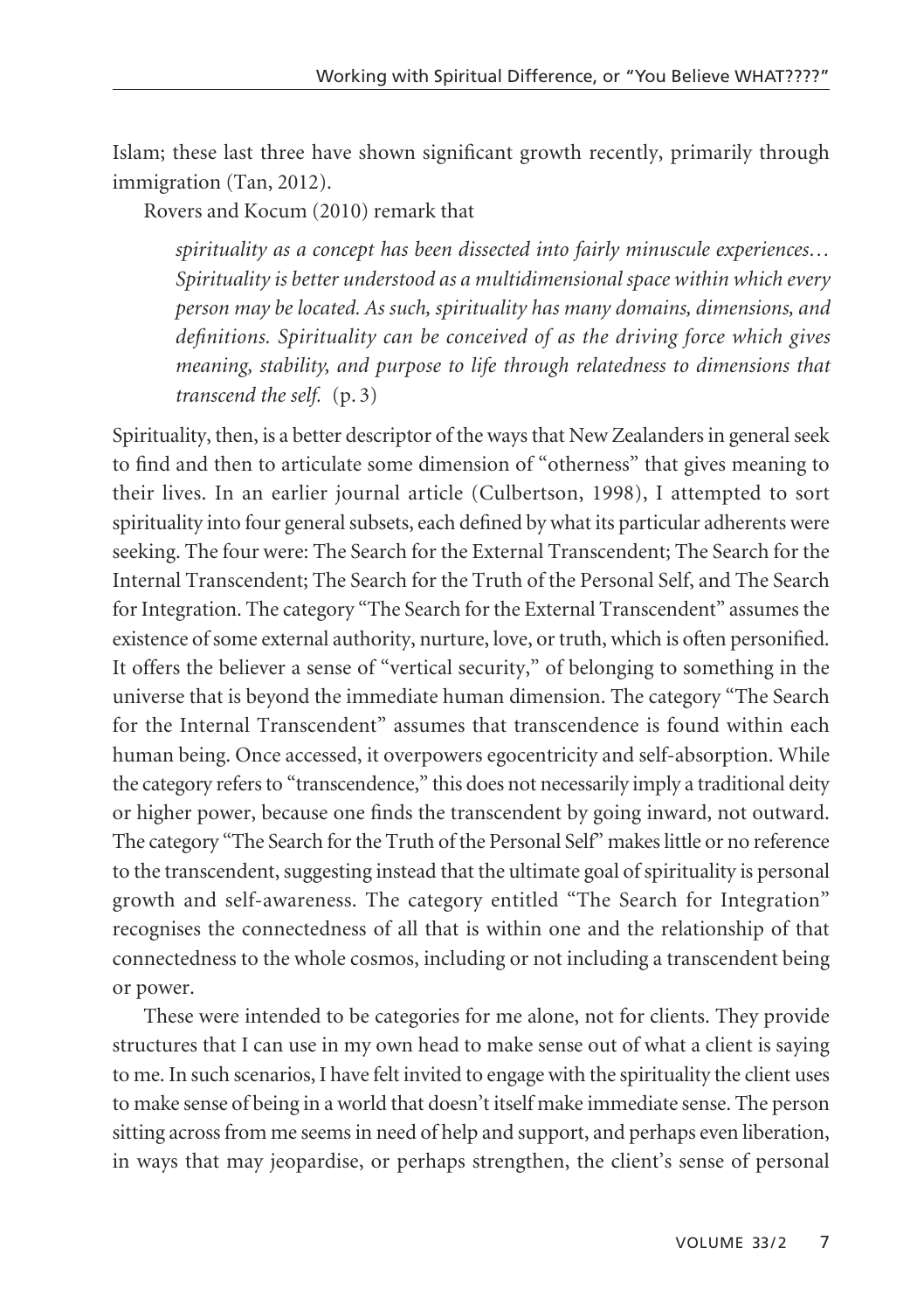health and ability to manage relationships with others. And of course, a spirituality can be a part of Peggy McIntosh's (1989) "invisible knapsack of privilege," in that to even have time to focus on spirituality is for some people a luxury, while others can get confused by a bout of the "oughts," such as "my spirituality OUGHT to conform to the expectations of others."

Ana-Maria Rizzuto wrote an excellent book on the relationship between psychology and spirituality, entitled *The Birth of a Living God* (1981). Her premise is that, as children, we begin constructing our own version of who God is, gradually making that god image more complex and adapted to our individual expectations. But when severe crisis strikes us, our complex image of God falls apart, leaving us with a simplistic God who is a rescuing parent. A client in this position needs the help of a counsellor who is experienced in supporting those in existential crisis as they rebuild a spirituality that gives them the strength to go on. Again, this demands a therapist who is able to recognise when a client is working out of an infantile God-image versus what a healthy spirituality could look like, even when it does not match the spirituality of the counsellor.

All of this argues that people may easily bring insecurities and anxieties about spirituality to our counselling rooms, having lost confidence in organised religion's ability to answer all their questions. This means we have to be open to conversations about spirituality, and aware of the major dos and don'ts when the topic is raised in our professional relationships. In fact, in your capacity as a counsellor, you may be functioning as the most influential spiritual guide that a typical New Zealander ever has.

Here in Aotearoa New Zealand, we as mental health professionals have one further challenge to face when dealing with spirituality among the varied populations of this country. Fijian scholar Konei Helu Thaman (2003) calls the combination of Christian and pre-Christian thinking among Mäori and Pacific Islanders their "Indigenous Ways of Thinking." My experience working as a researcher and theologian among this population is that the majority of peoples indigenous to the South Pacific adopt a complex combination achieved by setting evangelical Christian theology on Sundays alongside the traditional Pasifika world of spirits on weekdays (see Culbertson & Caygill, 2010). In so many ways, our job in this huge difference gap is to ask the right questions and to listen very very carefully, for it is not just a spirituality that is at stake, but a whole identity.

I will close with two more stories.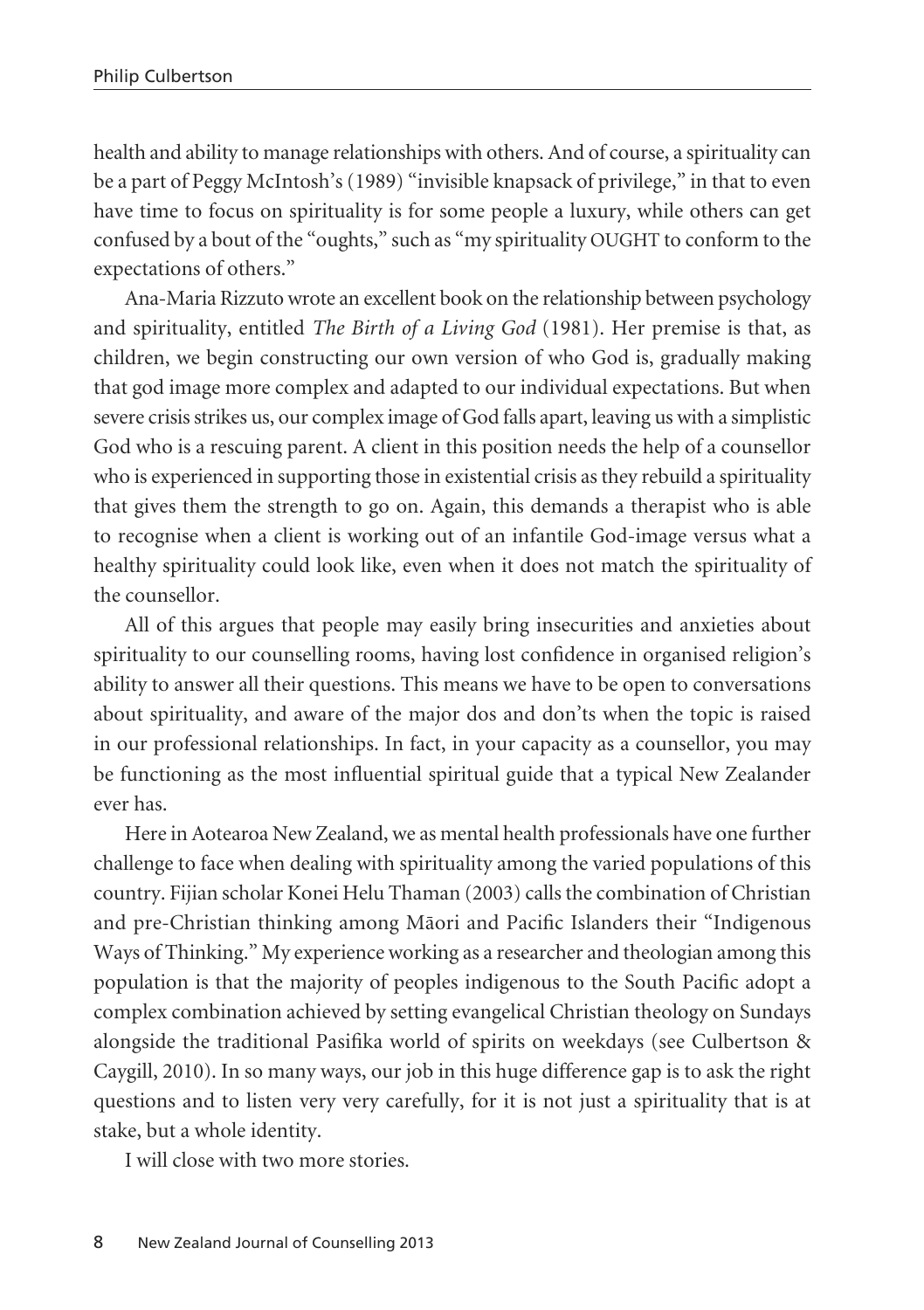## **Story #4**

When I left this land at the very end of 2007, I was really tired. I'd been teaching fulltime at the University of Auckland, running a half-time therapy practice, teaching parttime at Auckland University of Technology, and authoring academic books and articles. I missed spending more time with my two grown children, and I also sensed that my mother was at the end of her life. Having lived so long outside the US, I wasn't sure where to move to, so I picked the warmest spot I could think of: Palm Springs, California. And somewhere in that transition, I lost track of who I was…and I became spiritually bereft. The valley in which I now live is surrounded by the most majestic mountains, called the San Jacinto Range, rising to 3,302 metres, or 10,834 feet, and I have a magnificent view of these very mountains from my backyard. I would wake up every morning, aware that I was lost emotionally and dying spiritually. I would look up to the peaks, and would recite out loud the words of Psalm 121, verse 1: "I will lift up my eyes to the hills, from whence cometh my help." Except that I said it differently: "I will lift up my eyes to the hills. From whence cometh my help?" And the answer was silence. And every morning that I was in Palm Springs for the first four years, when I woke up I would repeat the routine, and of course, the same answer was given: Silence. I felt abandoned by God. I felt like God couldn't see me. I tried jumping up and down a little bit, hoping that God might notice me that way, but nothing: Silence. I thought going to church might help, at least on Sundays, but I couldn't bring myself to do that either. I went once, midweek, and felt like I was being smothered, like my will to live was leaking away, like I was already spiritually dead.

# **Story #5**

In February of 2012 I was attending a fundraiser for the Palm Springs Film Festival, and a man I didn't know came up to me and said, "We know who you are, and we'd like to invite you to join us." I was intrigued, mostly because I had no idea who this guy was. He then introduced himself, and told me that he was a member of the local synagogue and that he wanted to invite me to attend a worship service with him. A few weeks later I attended the Friday night service at Temple Isaiah in Palm Springs, a "Conservative" synagogue, a form of modern Judaism that sits in-between Orthodox Judaism and Liberal (or Reform) Judaism. Immediately I felt I'd come home. I'd spent nearly half my time between 1971 and 1994 living in Jerusalem, and studying ancient Jewish texts for hours under the tutelage of a prominent Orthodox rabbi, but had firmly chosen to remain an Anglican minister, even through all that education.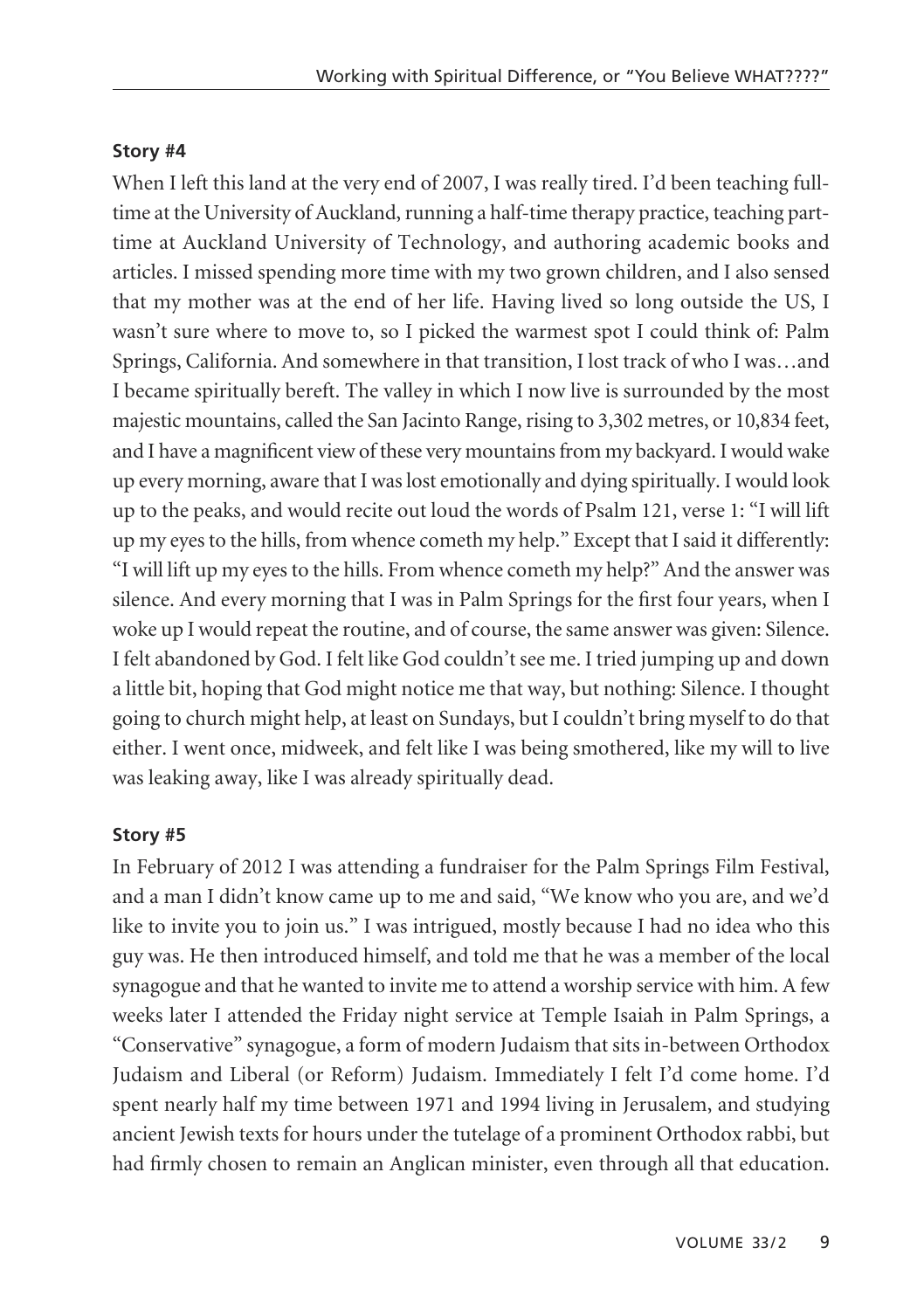Now it was as if all my prayers to the mountains in my backyard, my feelings of being lost and spiritually dead, had at last led me to where I needed to be. Today I am under instruction weekly with the rabbi in order to convert to Judaism. I have found a loving and creative community at Temple Isaiah, a mix of old and young, gay and straight, born Jews and converts, educators, retirees, religious activists, mental health profes sionals, community leaders, and people who are committed to practising a deep faith in THIS world rather than in a world to come or in a particular form of an anticipated afterlife. I'm at the beginning of a new phase in both my religious and my spiritual lives. My children and my close friends in Palm Springs have commented on how centred and self-assured I now seem, after what those around me who love me could feel was a deep loneliness and sense of being lost. And yes, some say to me, "You believe WHAT?" I understand why they respond to me this way, for my journey is far from "normal," but I also believe that as my life begins its slow march toward the moment of death, I am spiritually alive deep inside a community whose values and way of life match mine, and I am where I belong.

# References

- Ammerman, N. T. (2013). Spiritual but not religious? Beyond binary choices in the study of religion. *Journal for the Scientific Study of Religion, 52*(2), 258–278.
- Bender, C. (2010). *The new metaphysicals: Spirituality and the American religious imagination.* Chicago, IL: University of Chicago Press.
- Besen, W. (2012, October 12). Gay bashing by churches is why a new Pew Poll shows America losing its religion. *Huffington Post.* Retrieved July 3, 2013, from http://www.huffingtonpost. com/wayne-besen/gay-bashing-by-churches-is-why-a-new-pew-poll-shows-america-losingits-religion\_b\_1951650.html
- Crosier, K. (2013, July 1). The fastest growing religious group: The Nones. *Another Year of Insanity* [web log]. Retrieved July 2, 2013, from http://insanity.blogs.lchwelcome.org/ 2013/07/01/the-fastest-growing-religious-group-the-nones/
- Culbertson, P. (1998). The shadow of the transcendent: Valuing spirituality in psychotherapy. *Forum: The Journal of the New Zealand Association of Psychotherapists, 4*, 14–37.
- Culbertson, P., & Caygill, M. (2010). Constructing identity and theology in the world of Tongan and Samoan spirits. In E. Wainwright, P. Culbertson, & S. Smith (Eds.), *Spirit possession, theology, and identity: A Pacific exploration* (pp. 25–60). Melbourne, Australia: ATF Press.
- Hjalmarson, L. (2010, May 5). Church leavers. *Next Reformation* [web log]. Retrieved from http://nextreformation.com/?p=3709